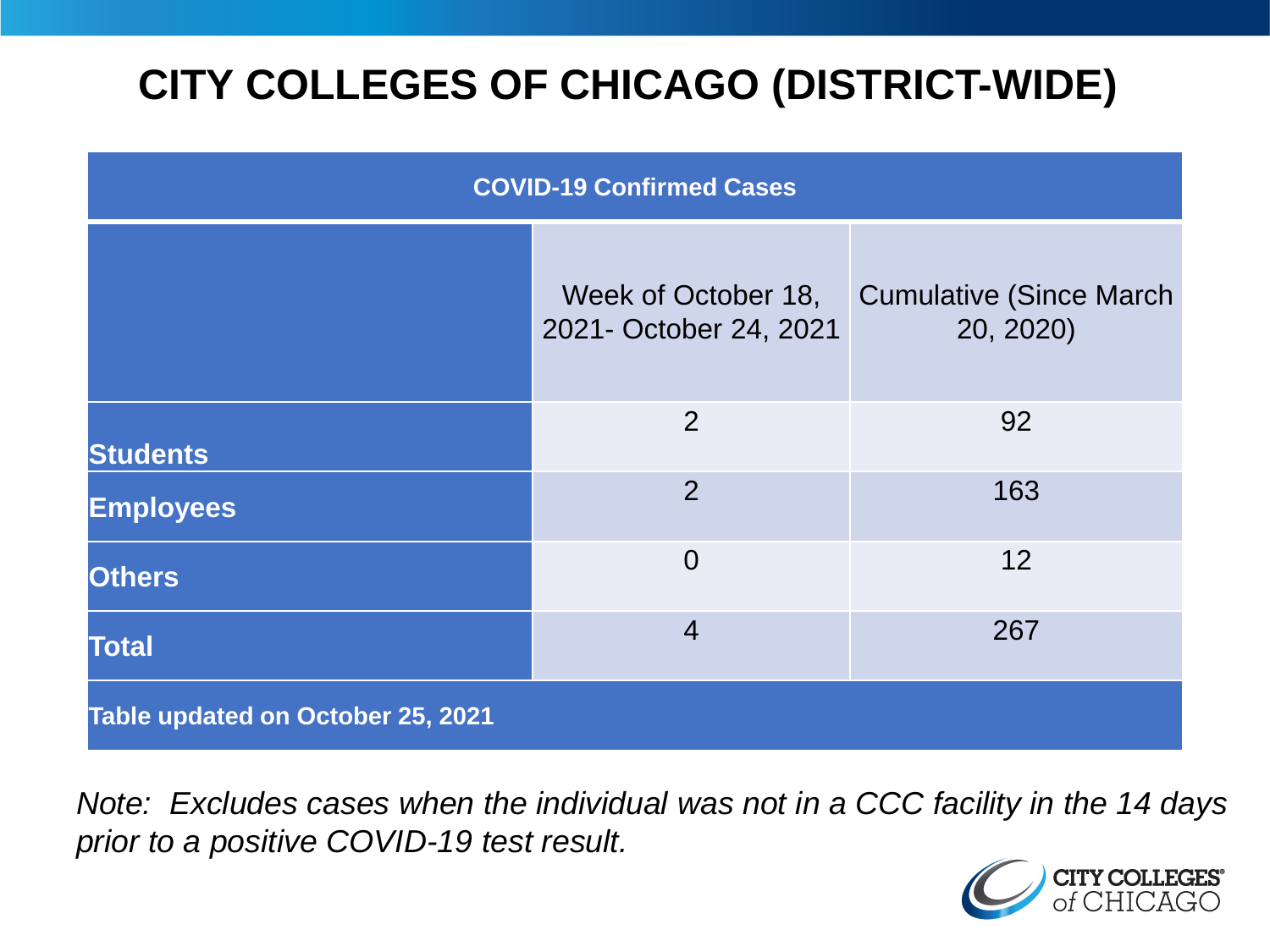### **DALEY COLLEGE**

| <b>COVID-19 Confirmed Cases</b>   |                                               |                                              |
|-----------------------------------|-----------------------------------------------|----------------------------------------------|
|                                   | Week of October 18,<br>2021- October 24, 2021 | <b>Cumulative (Since March)</b><br>20, 2020) |
| <b>Students</b>                   | $\overline{0}$                                | $\overline{7}$                               |
| <b>Employees</b>                  | $\overline{0}$                                | 20                                           |
| <b>Others</b>                     | $\overline{0}$                                | 1                                            |
| <b>Total</b>                      | $\overline{0}$                                | 28                                           |
| Table updated on October 25, 2021 |                                               |                                              |

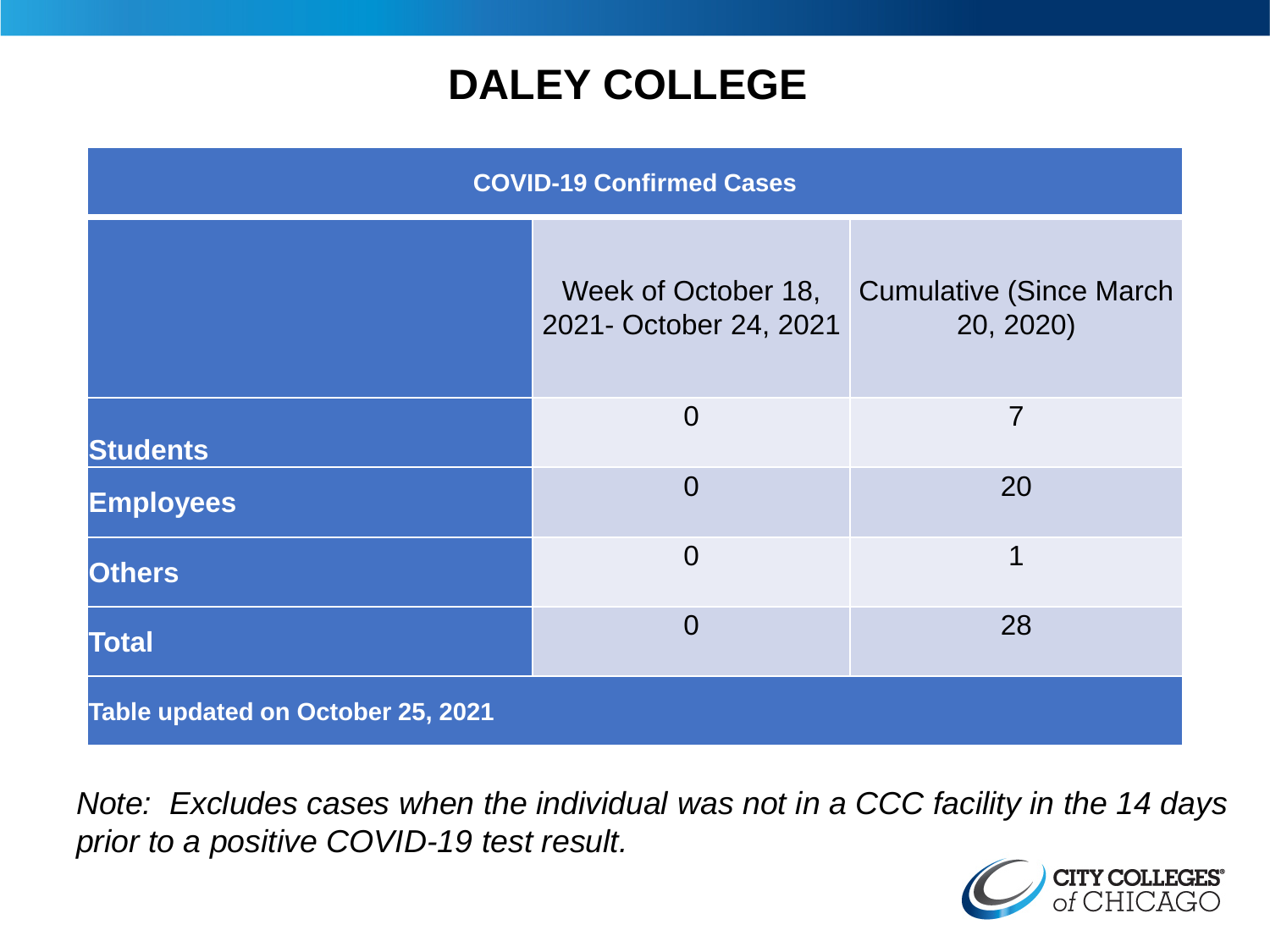### **HAROLD WASHINGTON COLLEGE**

| <b>COVID-19 Confirmed Cases</b>   |                                               |                                              |
|-----------------------------------|-----------------------------------------------|----------------------------------------------|
|                                   | Week of October 18,<br>2021- October 24, 2021 | <b>Cumulative (Since March)</b><br>20, 2020) |
| <b>Students</b>                   | $\overline{0}$                                | 14                                           |
| <b>Employees</b>                  | $\Omega$                                      | 15                                           |
| <b>Others</b>                     | $\overline{0}$                                | $\overline{2}$                               |
| <b>Total</b>                      | $\Omega$                                      | 31                                           |
| Table updated on October 25, 2021 |                                               |                                              |

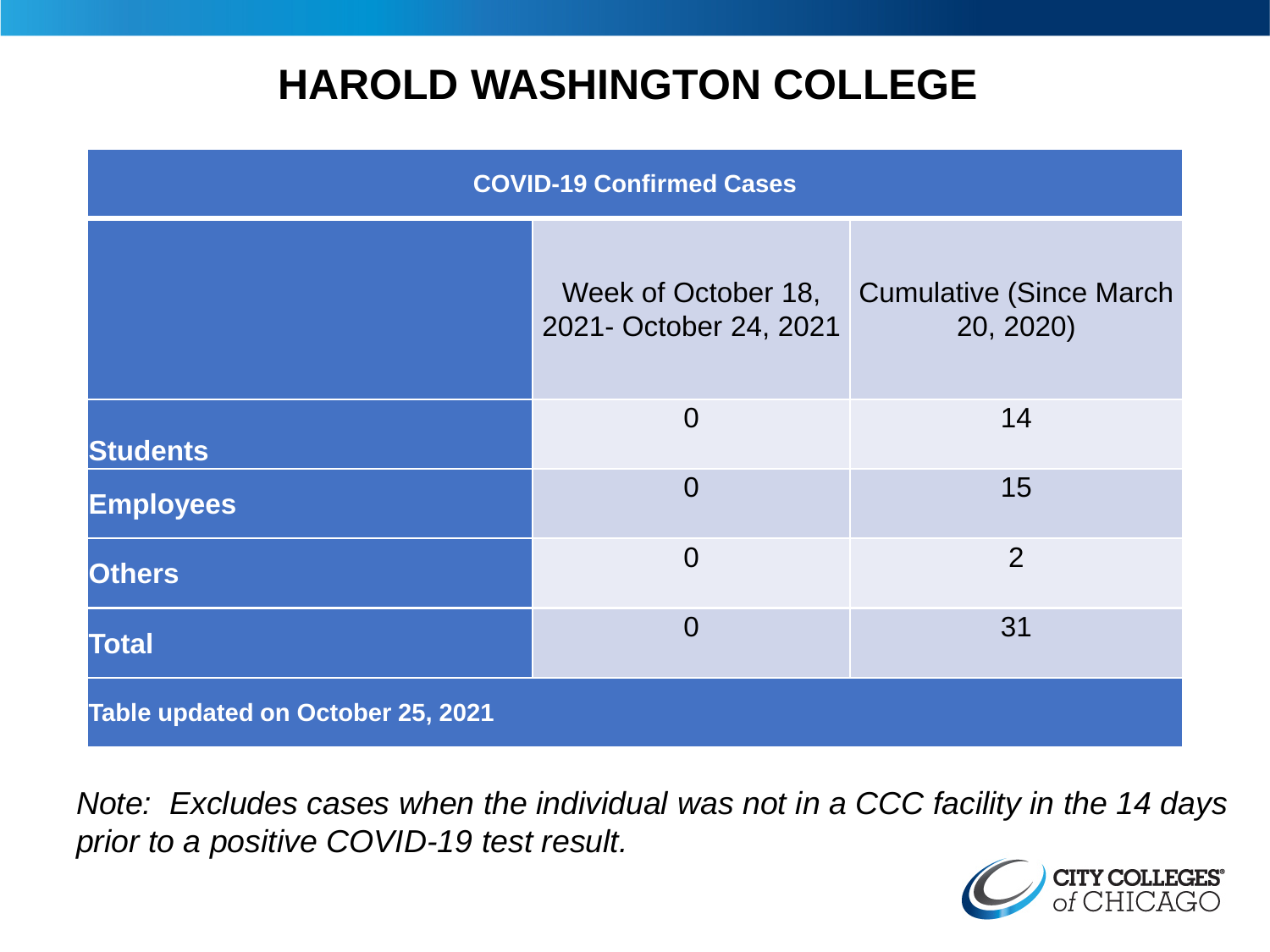### **KENNEDY-KING COLLEGE**

| <b>COVID-19 Confirmed Cases</b>   |                                               |                                              |
|-----------------------------------|-----------------------------------------------|----------------------------------------------|
|                                   | Week of October 18,<br>2021- October 24, 2021 | <b>Cumulative (Since March)</b><br>20, 2020) |
| <b>Students</b>                   | $\mathbf 1$                                   | 10                                           |
| <b>Employees</b>                  | $\overline{0}$                                | 33                                           |
| <b>Others</b>                     | $\overline{0}$                                | 1                                            |
| <b>Total</b>                      | 1                                             | 44                                           |
| Table updated on October 25, 2021 |                                               |                                              |

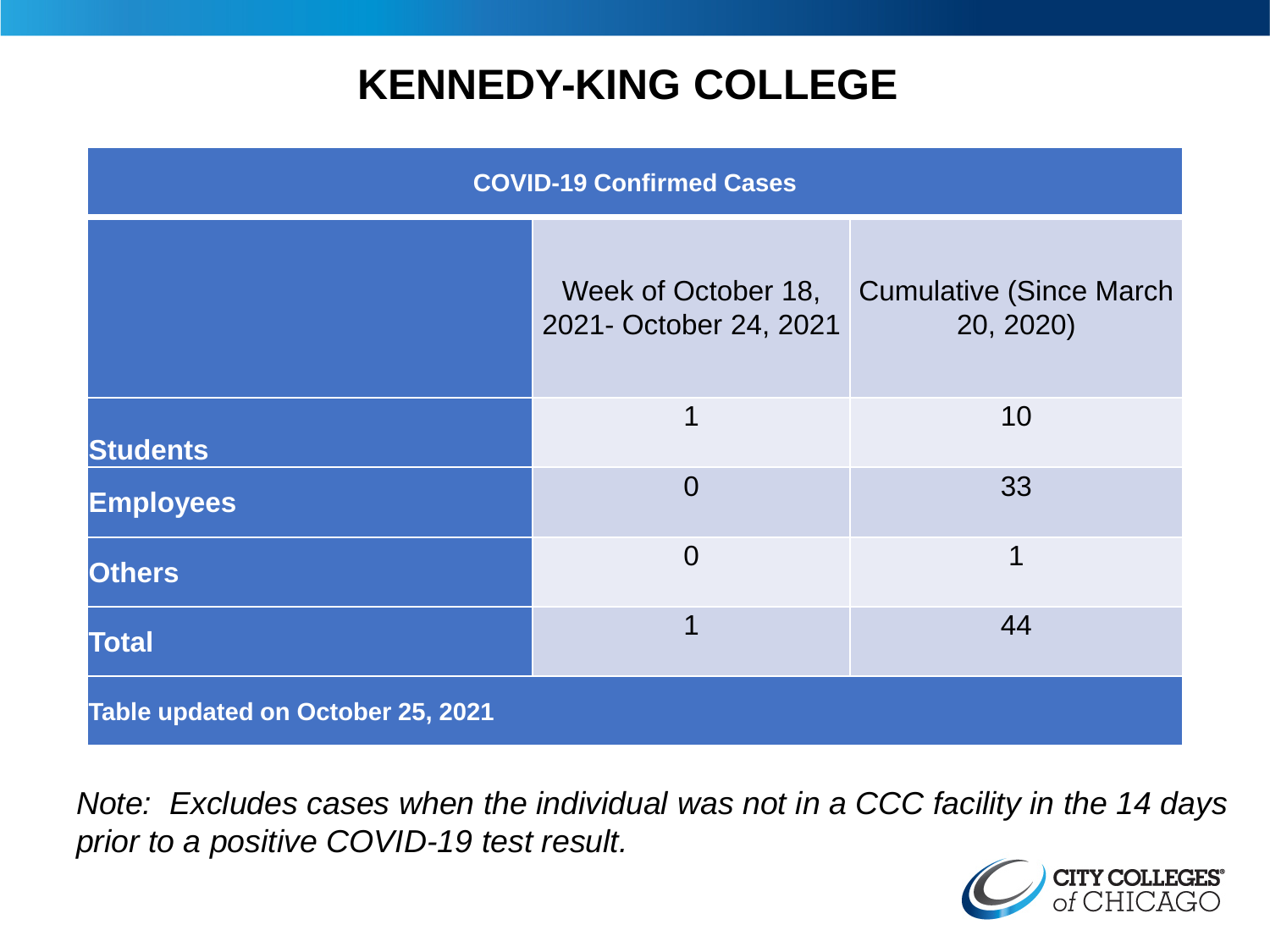# **MALCOLM X COLLEGE**

| <b>COVID-19 Confirmed Cases</b>   |                                               |                                              |
|-----------------------------------|-----------------------------------------------|----------------------------------------------|
|                                   | Week of October 18,<br>2021- October 24, 2021 | <b>Cumulative (Since March)</b><br>20, 2020) |
| <b>Students</b>                   | $\overline{0}$                                | 39                                           |
| <b>Employees</b>                  | $\overline{0}$                                | 30                                           |
| <b>Others</b>                     | $\overline{0}$                                | 2                                            |
| <b>Total</b>                      | $\overline{0}$                                | 71                                           |
| Table updated on October 25, 2021 |                                               |                                              |

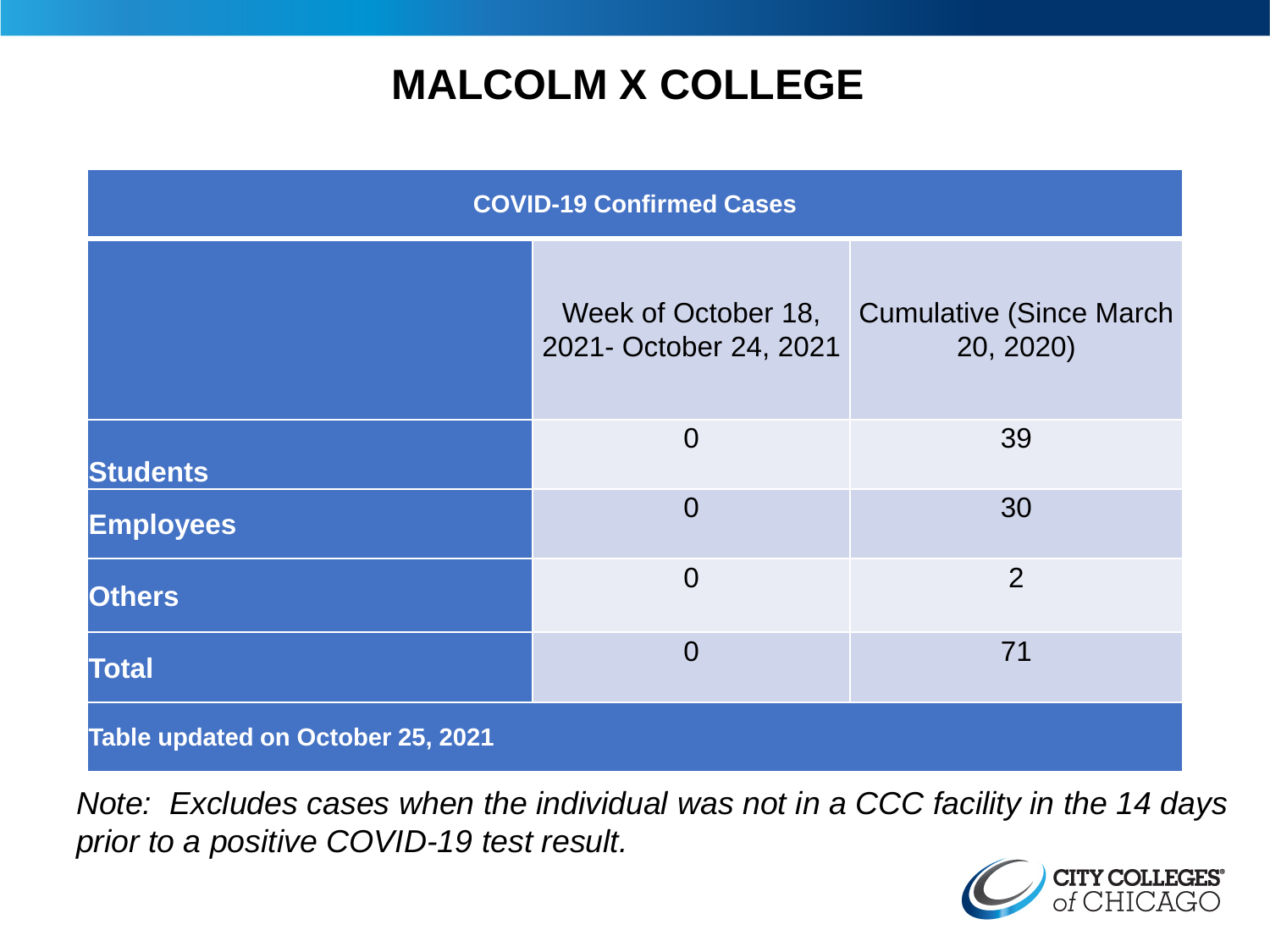# **OLIVE-HARVEY COLLEGE**

| <b>COVID-19 Confirmed Cases</b>   |                                               |                                              |
|-----------------------------------|-----------------------------------------------|----------------------------------------------|
|                                   | Week of October 18,<br>2021- October 24, 2021 | <b>Cumulative (Since March)</b><br>20, 2020) |
| <b>Students</b>                   | $\overline{0}$                                | 5                                            |
| <b>Employees</b>                  | $\overline{0}$                                | 22                                           |
| <b>Others</b>                     | $\overline{0}$                                | 3                                            |
| <b>Total</b>                      | $\overline{0}$                                | 30                                           |
| Table updated on October 25, 2021 |                                               |                                              |

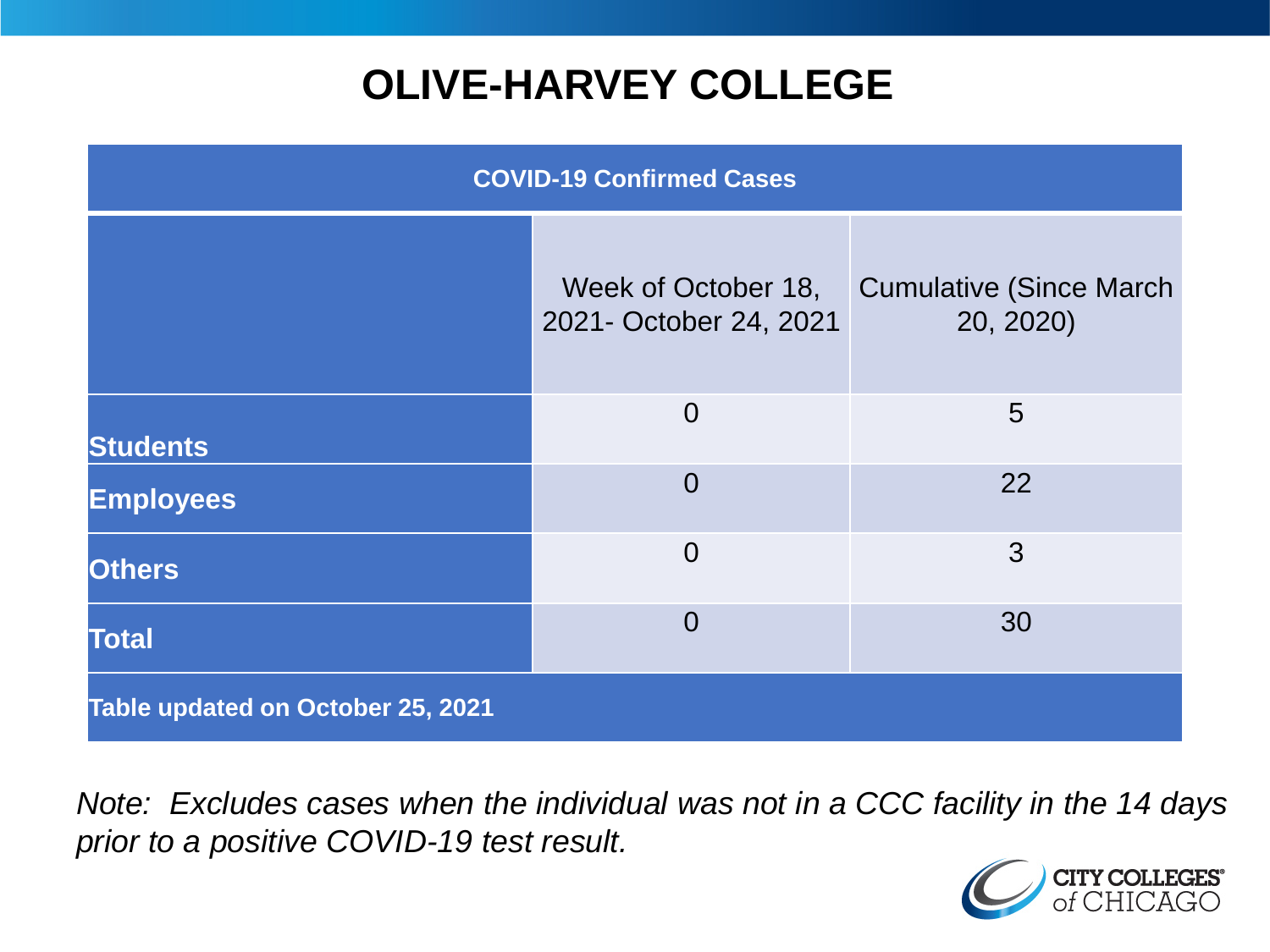### **TRUMAN COLLEGE**

| <b>COVID-19 Confirmed Cases</b>   |                                               |                                              |
|-----------------------------------|-----------------------------------------------|----------------------------------------------|
|                                   | Week of October 18,<br>2021- October 24, 2021 | <b>Cumulative (Since March)</b><br>20, 2020) |
| <b>Students</b>                   | 1                                             | 9                                            |
| <b>Employees</b>                  | $\Omega$                                      | 22                                           |
| <b>Others</b>                     | $\overline{0}$                                | $\overline{0}$                               |
| <b>Total</b>                      | 1                                             | 31                                           |
| Table updated on October 25, 2021 |                                               |                                              |

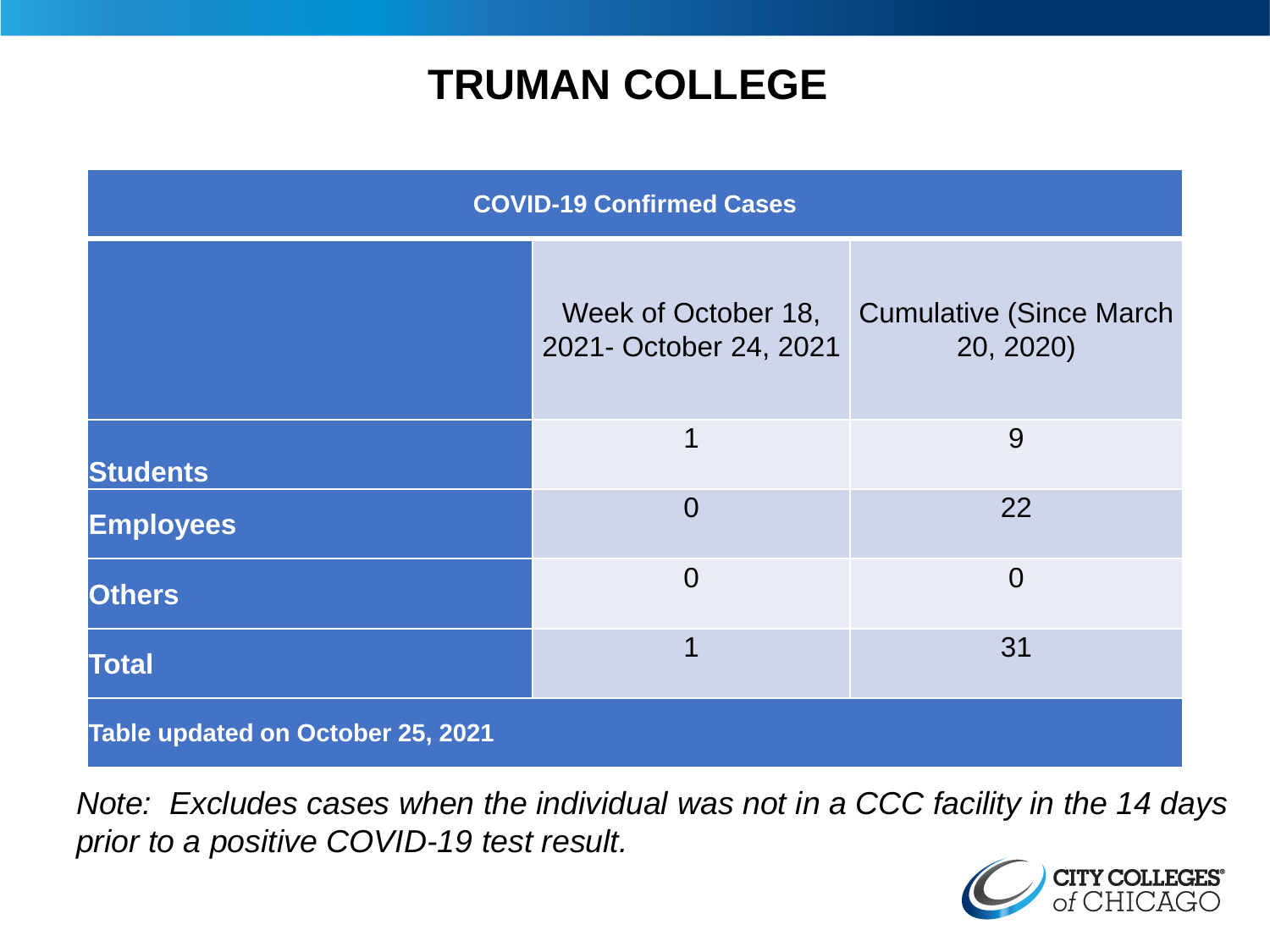### **WRIGHT COLLEGE**

| <b>COVID-19 Confirmed Cases</b>   |                                               |                                              |
|-----------------------------------|-----------------------------------------------|----------------------------------------------|
|                                   | Week of October 18,<br>2021- October 24, 2021 | <b>Cumulative (Since March)</b><br>20, 2020) |
| <b>Students</b>                   | $\overline{0}$                                | 8                                            |
| <b>Employees</b>                  | 1                                             | 20                                           |
| <b>Others</b>                     | $\overline{0}$                                | 1                                            |
| <b>Total</b>                      | 1                                             | 29                                           |
| Table updated on October 25, 2021 |                                               |                                              |